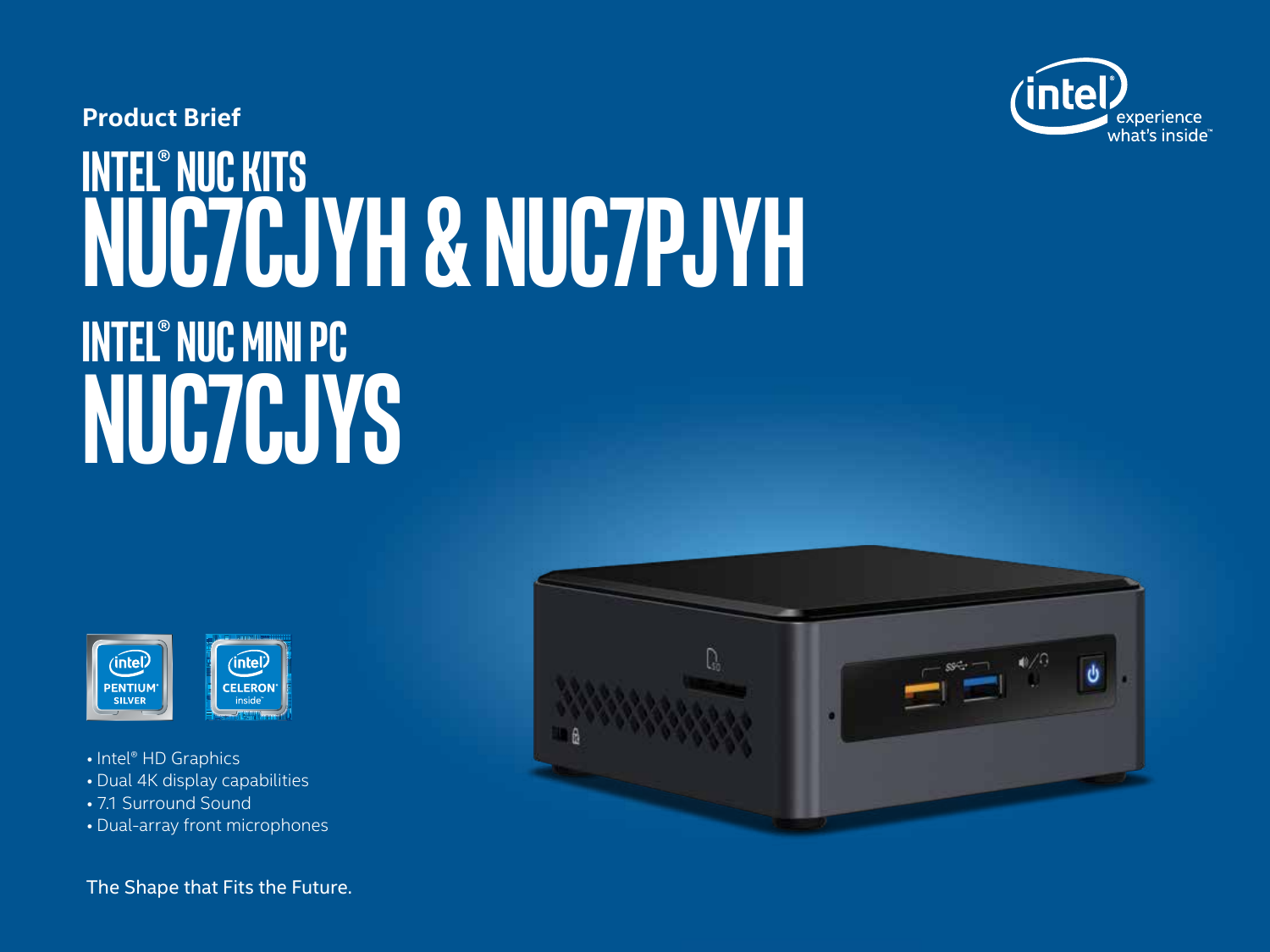# **thinkyouknow what small can do? Think again.**

Whether your customers are home consumers or small businesses, there is an Intel® NUC system to meet the needs of value-oriented buyers who need basic functionality at an affordable price—all in a small package that's about 4 inches square.

Leveraging Intel's most advanced 14nm process technology and optimizations, the Intel® NUC7CJYS and Intel® NUC7CJYH are built with dual-core Intel® Celeron® processors; the NUC7CJYS is a fully configured Mini PC while the NUC7CJYH is a traditional NUC kit. Also sold as a customizable kit, the Intel® NUC7PJYH is built with a quad-core Intel® Pentium® Silver processor. Whether you are customizing a kit for your customers or they need a full system, the two Intel NUC kits and the NUC7CJYS Mini PC are ideal for cost-conscious consumers who need a system for everyday computing.

#### **The Intel® Celeron® Processor: Where performance meets value in two different configurations**

#### **The features customers expect in a customizable kit**

The Intel NUC7CJYH Kit with a dual-core Intel Celeron processor comes with dual-array front microphones enhanced with software that lets your clients take full advantage of voice commands through Alexa\* or Windows Cortana\* no matter where they're standing in the room. And with dual Ultra HD 4K display support via two full-sized HDMI\* ports, consumer infrared, and a TOSLINK audio jack, they've got everything they need to stream media, play, or finish that last-minute presentation.

Intel® HD Graphics with dual 4K ports lets your customers display information in brilliant 4K and keeps eyes from tiring on systems used as PC replacements. 4K also adds crisp definition and clarity to images and messages on entry-level digital signage.

#### **A complete Mini PC with Windows® 10 installed**

Ready to go straight out-of-the-box, Intel NUC7CJYS is a complete Mini PC with all the features of the NUC7CJYH Kit, in the same 4-inch square chassis. The system has Windows® 10 installed on 32 GB of on-board flash storage and 4 GB of DDR4 RAM, so customers can experience this entry-level Mini PC without any additional components. Because the NUC7CJYS is a complete system, you can sell across the value chain with no additional work, allowing you to focus on where you add the most value: in service, support, and expert consultation. You can generate additional services and sales of peripherals and software. Room for an extra channel of RAM and a 2.5" SSD or a high-capacity HDD for more storage can also lead to additional sales.

#### **The Intel® Pentium® Silver Processor: Intel's newest processor brand in an Intel NUC kit**

The Intel NUC7PJYH Kit with a quad-core Intel Pentium Silver processor has the reliable performance your customers have come to expect from Intel, and is also perfect for everyday computing tasks, delivering the performance they need, including up to 55 percent better performance on Windows applications.1

The NUC7PJYH Kit also comes with dual Ultra HD 4K display support via two full-sized HDMI\* ports, consumer infrared, and a TOSLINK audio jack, they've got everything they need to stream media, play, or finish that last-minute presentation. And with 3.2x better graphics,<sup>2</sup> you can create robust entry-level digital signage at entry-level prices for your SMB customers.

#### **Deep customization capabilities on both kits**

The NUC7CJYH Kit and the NUC7PJYH Kit are both designed for Windows 10, but you have the choice to install the OS, memory, and hard drive you want so you can create the exact systems that your customers need. From PC replacement to entry-level digital signage, you can build a Mini PC that does exactly what your customers need it to do.

With support for up to 8 GB of DDR4 RAM, clients can stream media without stuttering and multitask with ease. There are 4 USB 3.0 ports including a USB charging port—which can let you generate additional peripheral sales for USB keyboards, mice, and printers.

Finally, internal headers, including AUX\_PWR and CEC, allow for deep customization for PC-like embedded systems.

#### **INTEL® NUC: Performance meets value for daily productivity.**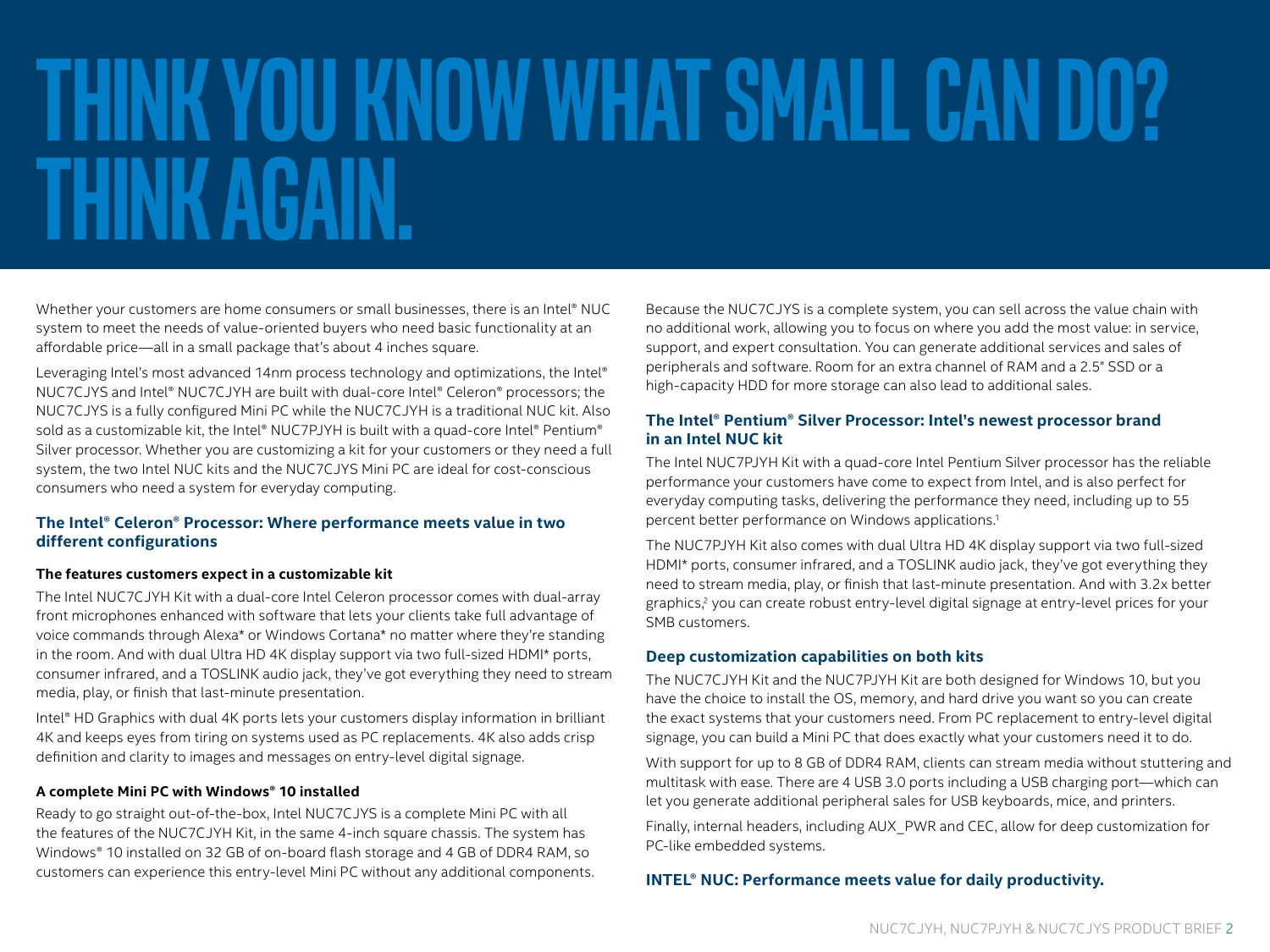

#### **Highlighted Features**

- Intel® Celeron® Processor J4005 (NUC7CJYH and NUC7CJYS only)
- Intel® Pentium® Processor J5005 (NUC7PJYH only)
- Intel® HD Graphics 600 (NUC7CJYH and NUC7CJYS only)
- Intel® HD Graphics 605 (NUC7PJYH)
- Two DDR4 SO-DIMM sockets (up to 8 GB, 2400 MHz)
- 1x SATA3 port for connection to 2.5" HDD or SSD
- Intel® Wireless-AC 9462 and Bluetooth\* v5
- Two USB 2.0 internal headers
- Kensington lock support
- SD card slot
- Two USB 3.0 ports (one charging)
- Front panel power button
- Support for user-replaceable third-party lids
- Back panel DC power connector (12–19V)
- 15 Two USB 3.0 ports on the back panel
- Two full-size HDMI\* 2.0a display port supporting 8 channel audio (7.1 surround sound)
- Gigabit LAN

#### **Intel NUC7CJYS**

A complete Mini PC with a dual-core Intel Celeron processor, 4 GB of DDR4 RAM, and Windows® 10 installed on 32 GB of on-board flash storage, the Intel NUC7CJYS is ready to go straight out-of-the-box.